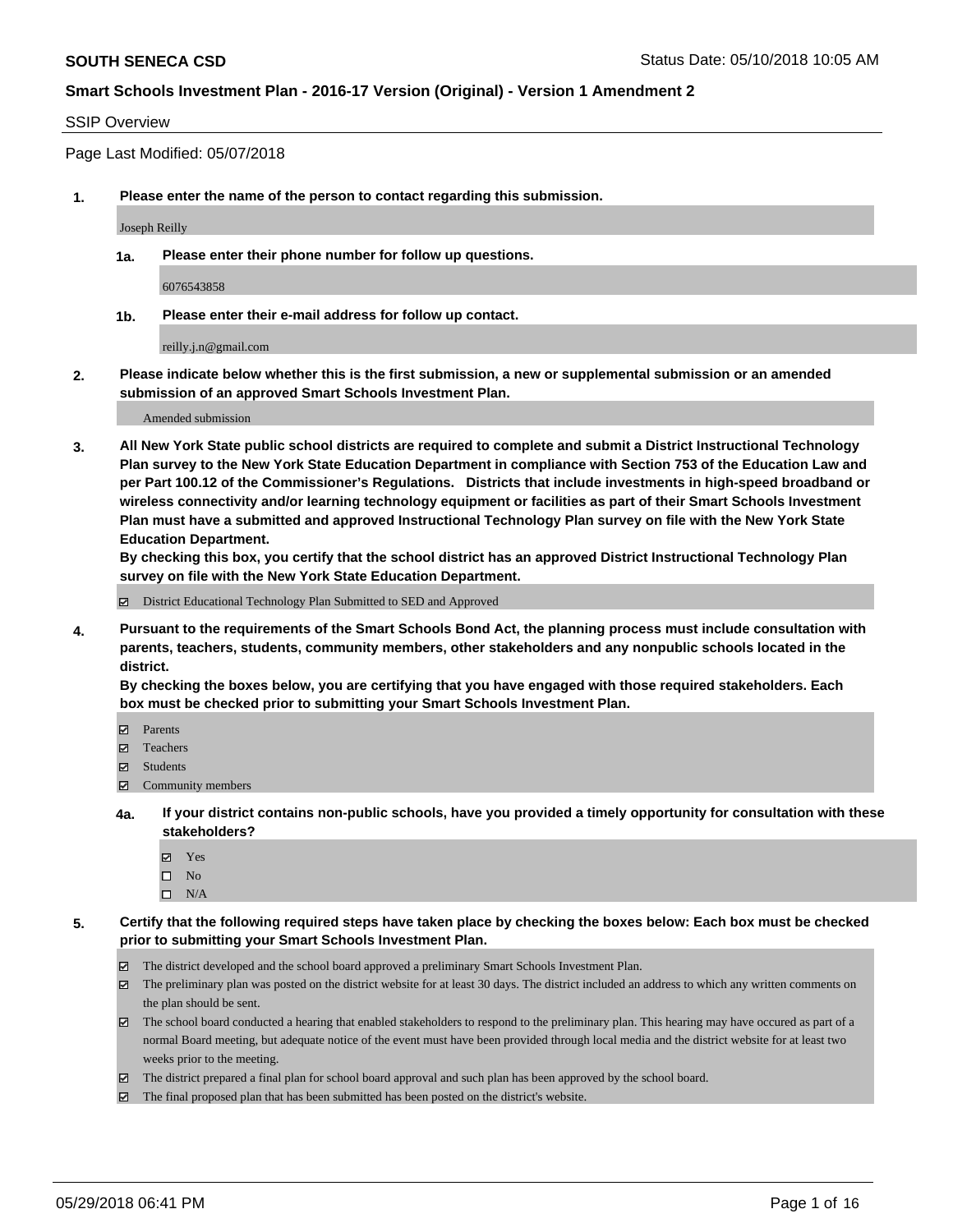#### SSIP Overview

Page Last Modified: 05/07/2018

**5a. Please upload the proposed Smart Schools Investment Plan (SSIP) that was posted on the district's website, along with any supporting materials. Note that this should be different than your recently submitted Educational Technology Survey. The Final SSIP, as approved by the School Board, should also be posted on the website and remain there during the course of the projects contained therein.**

PlanToPublic09062017.pdf

**5b. Enter the webpage address where the final Smart Schools Investment Plan is posted. The Plan should remain posted for the life of the included projects.**

http://www.southseneca.org/districtpage.cfm?pageid=669

**6. Please enter an estimate of the total number of students and staff that will benefit from this Smart Schools Investment Plan based on the cumulative projects submitted to date.**

560

**7. An LEA/School District may partner with one or more other LEA/School Districts to form a consortium to pool Smart Schools Bond Act funds for a project that meets all other Smart School Bond Act requirements. Each school district participating in the consortium will need to file an approved Smart Schools Investment Plan for the project and submit a signed Memorandum of Understanding that sets forth the details of the consortium including the roles of each respective district.**

 $\Box$  The district plans to participate in a consortium to partner with other school district(s) to implement a Smart Schools project.

**8. Please enter the name and 6-digit SED Code for each LEA/School District participating in the Consortium.**

| <b>Partner LEA/District</b> | <b>ISED BEDS Code</b> |
|-----------------------------|-----------------------|
| (No Response)               | (No Response)         |

#### **9. Please upload a signed Memorandum of Understanding with all of the participating Consortium partners.**

(No Response)

**10. Your district's Smart Schools Bond Act Allocation is:**

\$1,019,853

**11.** Enter the budget sub-allocations by category that you are submitting for approval at this time. If you are not budgeting SSBA funds for a category, please enter 0 (zero.) If the value entered is \$0, you will not be required to complete that survey question.

|                                       | Sub-<br>Allocations |
|---------------------------------------|---------------------|
| <b>School Connectivity</b>            | $-3,470$            |
| Connectivity Projects for Communities | $\overline{0}$      |
| Classroom Technology                  | 1,433               |
| Pre-Kindergarten Classrooms           | $\overline{0}$      |
| Replace Transportable Classrooms      | 0                   |
| <b>High-Tech Security Features</b>    | 0                   |
| Totals:                               | $-2,037$            |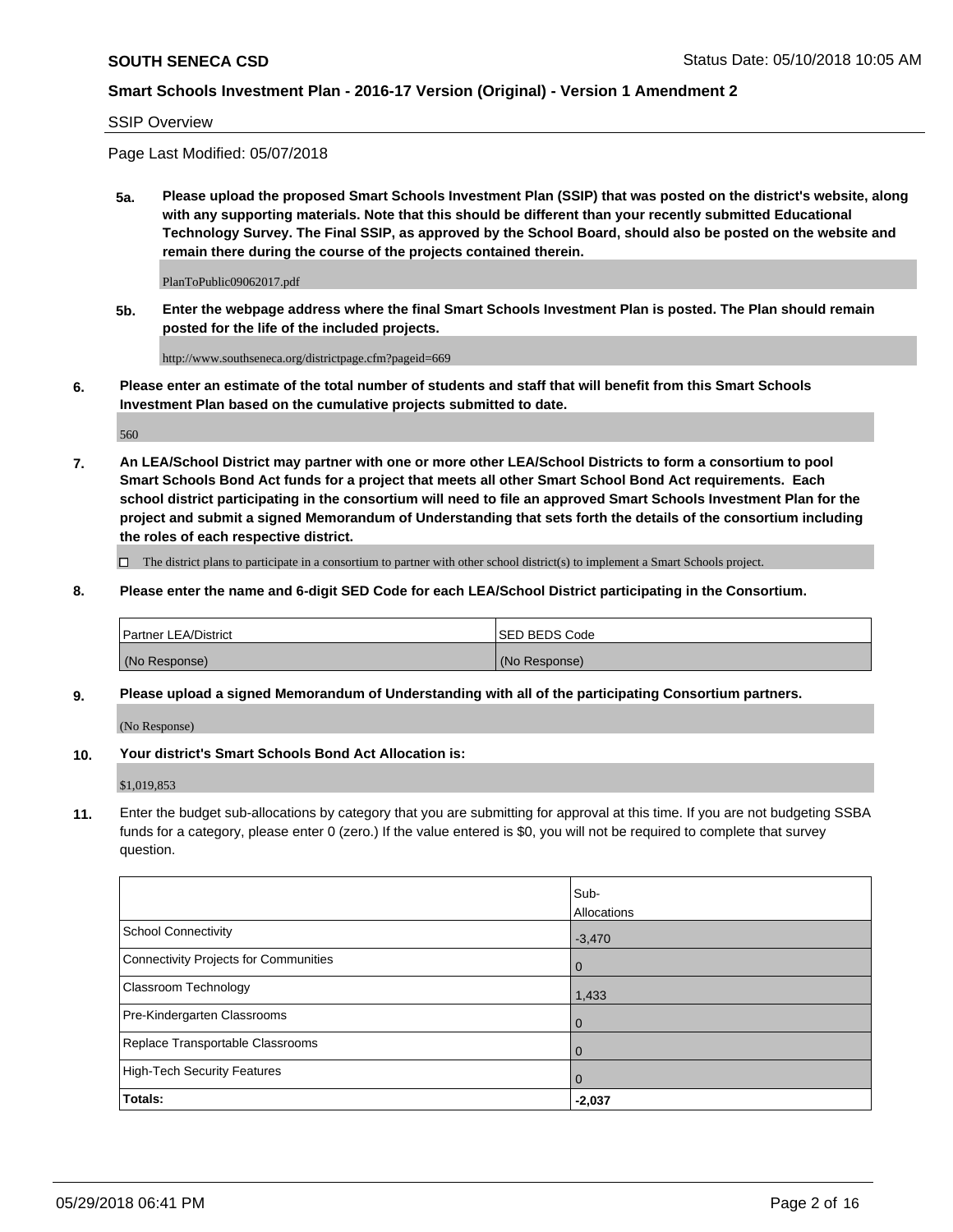### School Connectivity

Page Last Modified: 05/07/2018

- **1. In order for students and faculty to receive the maximum benefit from the technology made available under the Smart Schools Bond Act, their school buildings must possess sufficient connectivity infrastructure to ensure that devices can be used during the school day. Smart Schools Investment Plans must demonstrate that:**
	- **• sufficient infrastructure that meets the Federal Communications Commission's 100 Mbps per 1,000 students standard currently exists in the buildings where new devices will be deployed, or**
	- **• is a planned use of a portion of Smart Schools Bond Act funds, or**
	- **• is under development through another funding source.**

**Smart Schools Bond Act funds used for technology infrastructure or classroom technology investments must increase the number of school buildings that meet or exceed the minimum speed standard of 100 Mbps per 1,000 students and staff within 12 months. This standard may be met on either a contracted 24/7 firm service or a "burstable" capability. If the standard is met under the burstable criteria, it must be:**

**1. Specifically codified in a service contract with a provider, and**

**2. Guaranteed to be available to all students and devices as needed, particularly during periods of high demand, such as computer-based testing (CBT) periods.**

**Please describe how your district already meets or is planning to meet this standard within 12 months of plan submission.**

(No Response)

- **1a. If a district believes that it will be impossible to meet this standard within 12 months, it may apply for a waiver of this requirement, as described on the Smart Schools website. The waiver must be filed and approved by SED prior to submitting this survey.**
	- By checking this box, you are certifying that the school district has an approved waiver of this requirement on file with the New York State Education Department.
- **2.** Connectivity Speed Calculator **(Required)**

|                         | Number of<br><b>Students</b> | Multiply by<br>100 Kbps | Divide by 1000 Current Speed<br>to Convert to<br>Required<br>Speed in Mb | lin Mb           | Expected<br>Speed to be<br>Attained Within Required<br>12 Months | <b>Expected Date</b><br>When<br>Speed Will be<br>Met |
|-------------------------|------------------------------|-------------------------|--------------------------------------------------------------------------|------------------|------------------------------------------------------------------|------------------------------------------------------|
| <b>Calculated Speed</b> | (No<br>Response)             | (No Response)           | (No<br>Response)                                                         | (No<br>Response) | (No<br>Response)                                                 | l (No<br>Response)                                   |

## **3. Describe how you intend to use Smart Schools Bond Act funds for high-speed broadband and/or wireless connectivity projects in school buildings.**

During the 14 months since the creation of the original plan, one item increased in price by \$20.00. The second item decreased in price by \$3490.

Net change is \$-3470.00

**4. Describe the linkage between the district's District Instructional Technology Plan and the proposed projects. (There should be a link between your response to this question and your response to Question 1 in Part E. Curriculum and Instruction "What are the district's plans to use digital connectivity and technology to improve teaching and learning?)**

(No Response)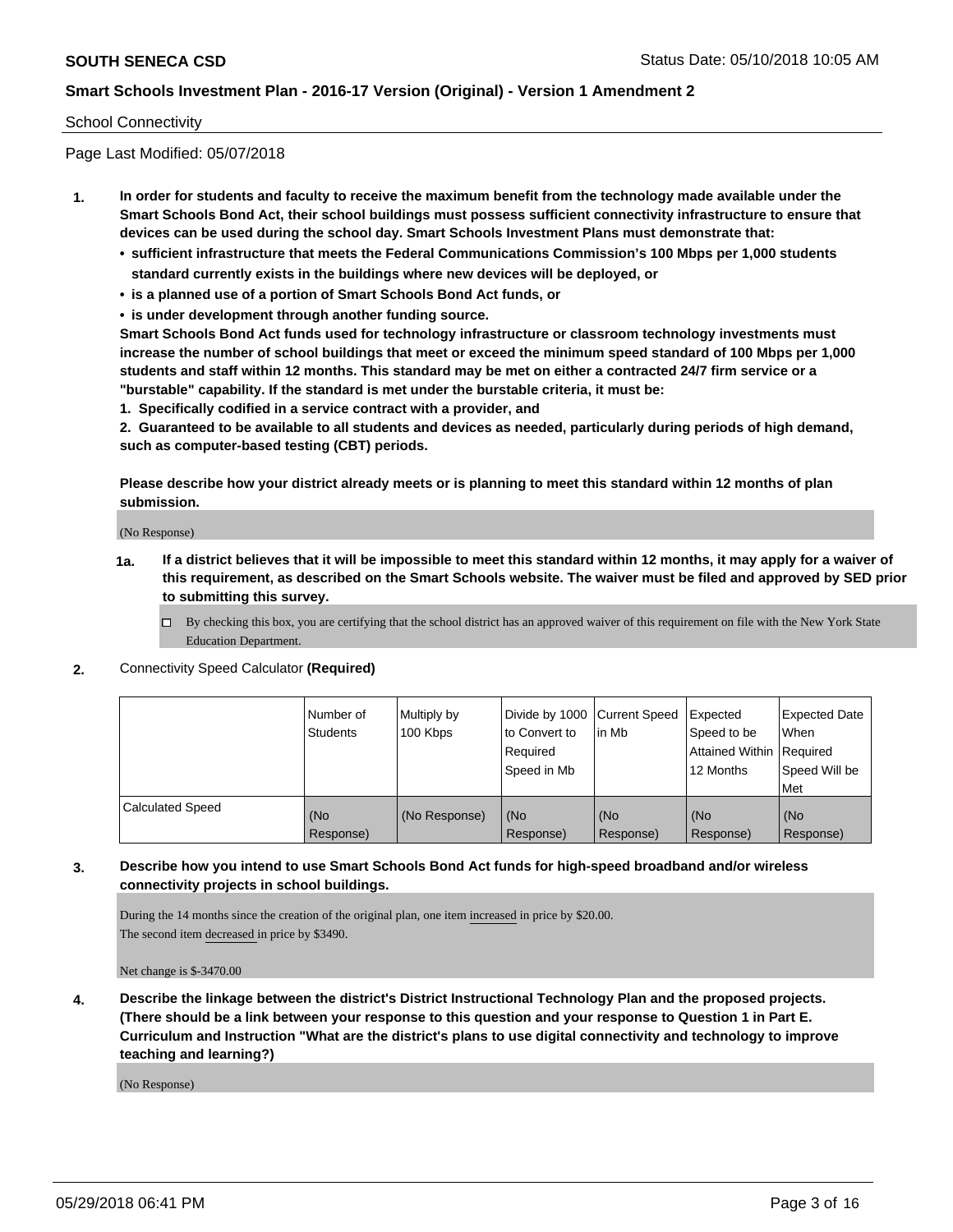#### School Connectivity

Page Last Modified: 05/07/2018

**5. If the district wishes to have students and staff access the Internet from wireless devices within the school building, or in close proximity to it, it must first ensure that it has a robust Wi-Fi network in place that has sufficient bandwidth to meet user demand.**

**Please describe how you have quantified this demand and how you plan to meet this demand.**

(No Response)

**6. As indicated on Page 5 of the guidance, the Office of Facilities Planning will have to conduct a preliminary review of all capital projects, including connectivity projects.**

**Please indicate on a separate row each project number given to you by the Office of Facilities Planning.**

| Project Number        |  |
|-----------------------|--|
| 56-05-01-04-7-999-BA1 |  |

**7. Certain high-tech security and connectivity infrastructure projects may be eligible for an expedited review process as determined by the Office of Facilities Planning.**

**Was your project deemed eligible for streamlined review?**

Yes

**7a. Districts that choose the Streamlined Review Process will be required to certify that they have reviewed all installations with their licensed architect or engineer of record and provide that person's name and license number. The licensed professional must review the products and proposed method of installation prior to implementation and review the work during and after completion in order to affirm that the work was codecompliant, if requested.**

I certify that I have reviewed all installations with a licensed architect or engineer of record.

**8. Include the name and license number of the architect or engineer of record.**

| Name         | License Number |
|--------------|----------------|
| Jeff Robbins | 35151          |

**9.** If you are submitting an allocation for **School Connectivity** complete this table.

**Note that the calculated Total at the bottom of the table must equal the Total allocation for this category that you entered in the SSIP Overview overall budget.** 

|                                            | Sub-<br>Allocation |
|--------------------------------------------|--------------------|
| Network/Access Costs                       | $-3,470$           |
| <b>Outside Plant Costs</b>                 | $\overline{0}$     |
| School Internal Connections and Components | $\mathbf 0$        |
| <b>Professional Services</b>               | $\mathbf 0$        |
| Testing                                    | $\mathbf 0$        |
| Other Upfront Costs                        | $\mathbf 0$        |
| <b>Other Costs</b>                         | $\mathbf 0$        |
| Totals:                                    | $-3,470$           |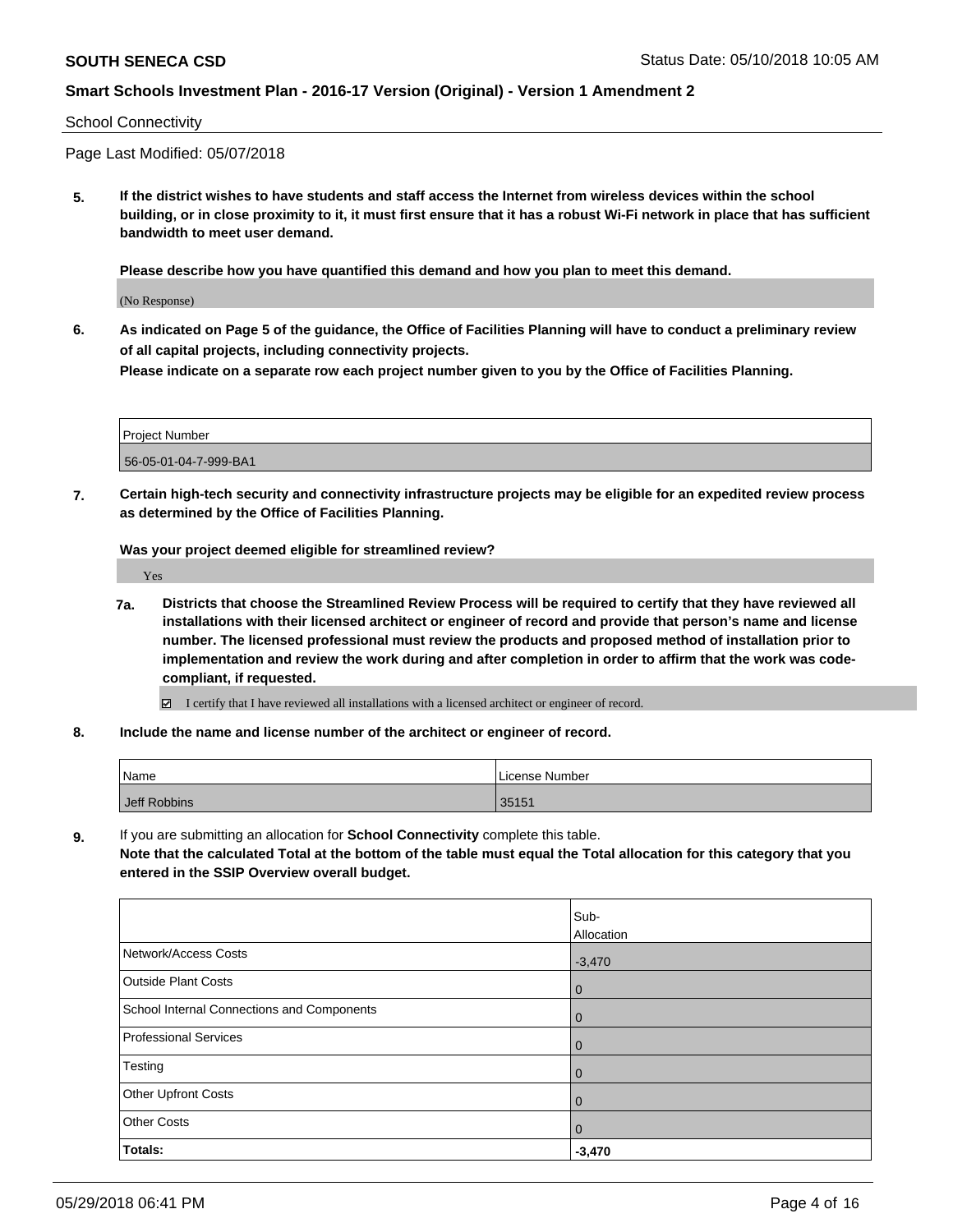#### School Connectivity

Page Last Modified: 05/07/2018

**10. Please detail the type, quantity, per unit cost and total cost of the eligible items under each sub-category. This is especially important for any expenditures listed under the "Other" category. All expenditures must be eligible for tax-exempt financing to be reimbursed through the SSBA. Sufficient detail must be provided so that we can verify this is the case. If you have any questions, please contact us directly through smartschools@nysed.gov. NOTE: Wireless Access Points should be included in this category, not under Classroom Educational Technology, except those that will be loaned/purchased for nonpublic schools. Add rows under each sub-category for additional items, as needed.**

| Select the allowable expenditure<br>type.<br>Repeat to add another item under<br>each type. | Item to be purchased           | Quantity | Cost per Item | <b>Total Cost</b> |
|---------------------------------------------------------------------------------------------|--------------------------------|----------|---------------|-------------------|
| Network/Access Costs                                                                        | HP DL360 Gen 9 8SFF CTO Server |          | $-3.490$      | $-3.490$          |
| Network/Access Costs                                                                        | Exagrid EX13TB-DB              |          | <b>20</b>     | <b>20</b>         |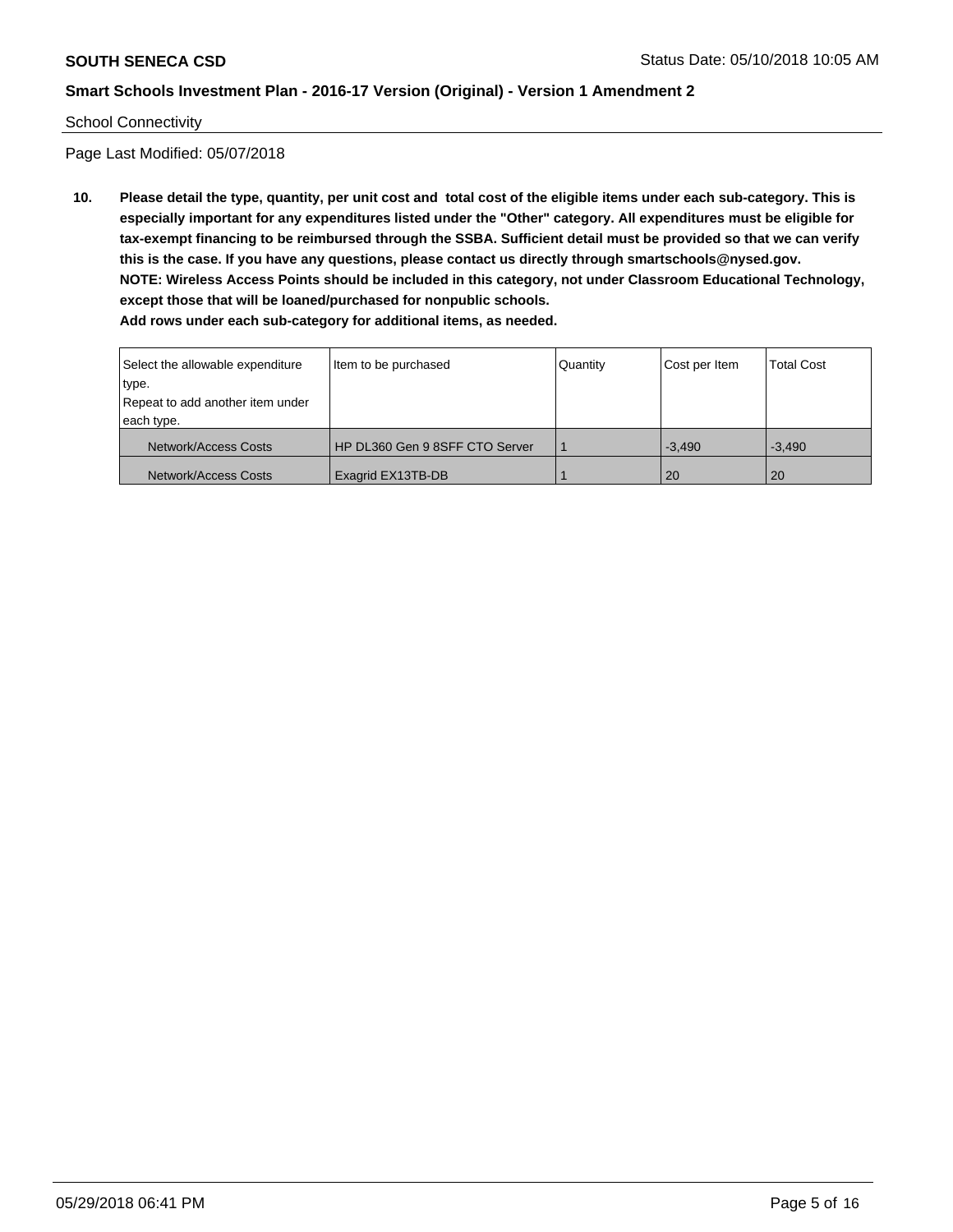Community Connectivity (Broadband and Wireless)

Page Last Modified: 01/30/2018

**1. Describe how you intend to use Smart Schools Bond Act funds for high-speed broadband and/or wireless connectivity projects in the community.**

(No Response)

**2. Please describe how the proposed project(s) will promote student achievement and increase student and/or staff access to the Internet in a manner that enhances student learning and/or instruction outside of the school day and/or school building.**

(No Response)

**3. Community connectivity projects must comply with all the necessary local building codes and regulations (building and related permits are not required prior to plan submission).**

 $\Box$  I certify that we will comply with all the necessary local building codes and regulations.

**4. Please describe the physical location of the proposed investment.**

(No Response)

**5. Please provide the initial list of partners participating in the Community Connectivity Broadband Project, along with their Federal Tax Identification (Employer Identification) number.**

| <b>Project Partners</b> | l Federal ID # |
|-------------------------|----------------|
| (No Response)           | (No Response)  |

**6.** If you are submitting an allocation for **Community Connectivity**, complete this table. **Note that the calculated Total at the bottom of the table must equal the Total allocation for this category that you entered in the SSIP Overview overall budget.**

|                                    | Sub-Allocation |
|------------------------------------|----------------|
| Network/Access Costs               | (No Response)  |
| Outside Plant Costs                | (No Response)  |
| <b>Tower Costs</b>                 | (No Response)  |
| <b>Customer Premises Equipment</b> | (No Response)  |
| Professional Services              | (No Response)  |
| Testing                            | (No Response)  |
| <b>Other Upfront Costs</b>         | (No Response)  |
| <b>Other Costs</b>                 | (No Response)  |
| Totals:                            | 0              |

**7. Please detail the type, quantity, per unit cost and total cost of the eligible items under each sub-category. This is especially important for any expenditures listed under the "Other" category. All expenditures must be capital-bond eligible to be reimbursed through the SSBA. If you have any questions, please contact us directly through smartschools@nysed.gov.**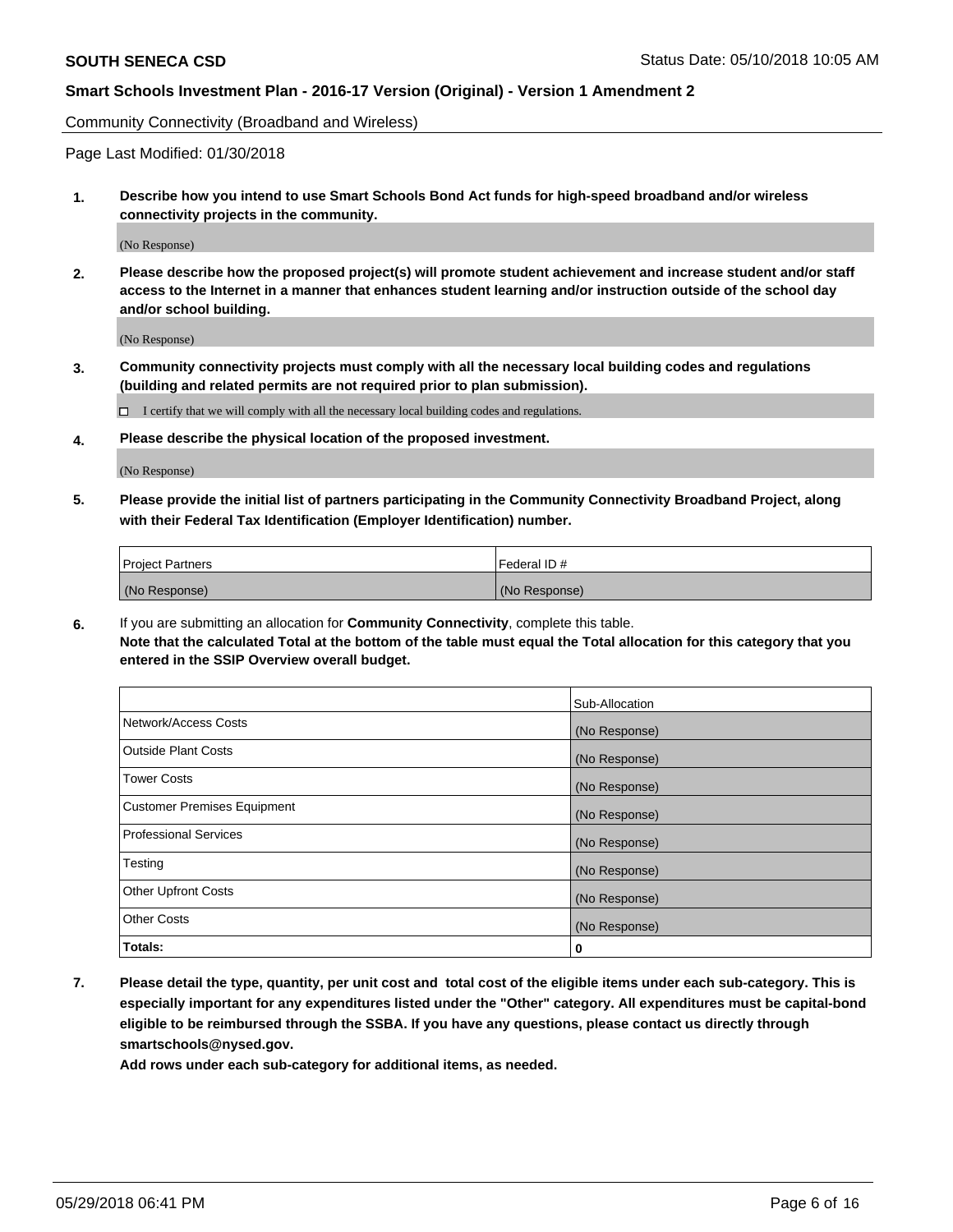Community Connectivity (Broadband and Wireless)

Page Last Modified: 01/30/2018

| Select the allowable expenditure<br>type.<br>Repeat to add another item under<br>each type. | Item to be purchased | Quantity      | Cost per Item | <b>Total Cost</b> |
|---------------------------------------------------------------------------------------------|----------------------|---------------|---------------|-------------------|
| (No Response)                                                                               | (No Response)        | (No Response) | (No Response) | (No Response)     |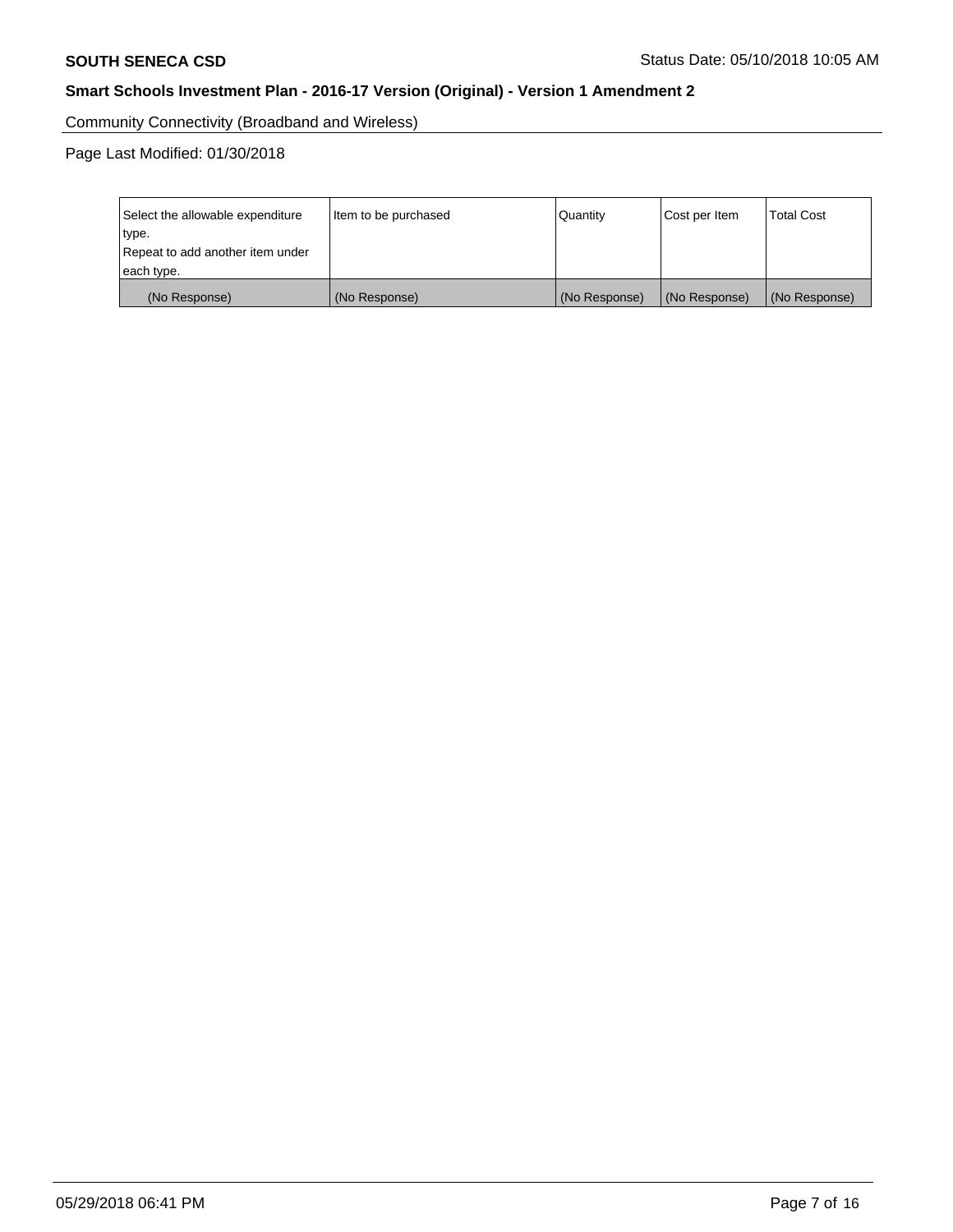## Classroom Learning Technology

Page Last Modified: 05/07/2018

**1. In order for students and faculty to receive the maximum benefit from the technology made available under the Smart Schools Bond Act, their school buildings must possess sufficient connectivity infrastructure to ensure that devices can be used during the school day. Smart Schools Investment Plans must demonstrate that sufficient infrastructure that meets the Federal Communications Commission's 100 Mbps per 1,000 students standard currently exists in the buildings where new devices will be deployed, or is a planned use of a portion of Smart Schools Bond Act funds, or is under development through another funding source.**

**Smart Schools Bond Act funds used for technology infrastructure or classroom technology investments must increase the number of school buildings that meet or exceed the minimum speed standard of 100 Mbps per 1,000 students and staff within 12 months. This standard may be met on either a contracted 24/7 firm service or a "burstable" capability. If the standard is met under the burstable criteria, it must be:**

**1. Specifically codified in a service contract with a provider, and**

**2. Guaranteed to be available to all students and devices as needed, particularly during periods of high demand, such as computer-based testing (CBT) periods.**

**Please describe how your district already meets or is planning to meet this standard within 12 months of plan submission.**

(No Response)

- **1a. If a district believes that it will be impossible to meet this standard within 12 months, it may apply for a waiver of this requirement, as described on the Smart Schools website. The waiver must be filed and approved by SED prior to submitting this survey.**
	- By checking this box, you are certifying that the school district has an approved waiver of this requirement on file with the New York State Education Department.
- **2.** Connectivity Speed Calculator **(Required)**

|                         | Number of<br><b>Students</b> | Multiply by<br>100 Kbps | Divide by 1000 Current Speed<br>to Convert to<br>Required<br>Speed in Mb | l in Mb          | Expected<br>Speed to be<br>Attained Within Required<br>12 Months | Expected Date<br>When<br>Speed Will be<br>Met |
|-------------------------|------------------------------|-------------------------|--------------------------------------------------------------------------|------------------|------------------------------------------------------------------|-----------------------------------------------|
| <b>Calculated Speed</b> | (No<br>Response)             | (No Response)           | (No<br>Response)                                                         | (No<br>Response) | (No<br>Response)                                                 | (No<br>Response)                              |

**3. If the district wishes to have students and staff access the Internet from wireless devices within the school building, or in close proximity to it, it must first ensure that it has a robust Wi-Fi network in place that has sufficient bandwidth to meet user demand.**

**Please describe how you have quantified this demand and how you plan to meet this demand.**

(No Response)

**4. All New York State public school districts are required to complete and submit an Instructional Technology Plan survey to the New York State Education Department in compliance with Section 753 of the Education Law and per Part 100.12 of the Commissioner's Regulations.**

**Districts that include educational technology purchases as part of their Smart Schools Investment Plan must have a submitted and approved Instructional Technology Plan survey on file with the New York State Education Department.**

By checking this box, you are certifying that the school district has an approved Instructional Technology Plan survey on file with the New York State Education Department.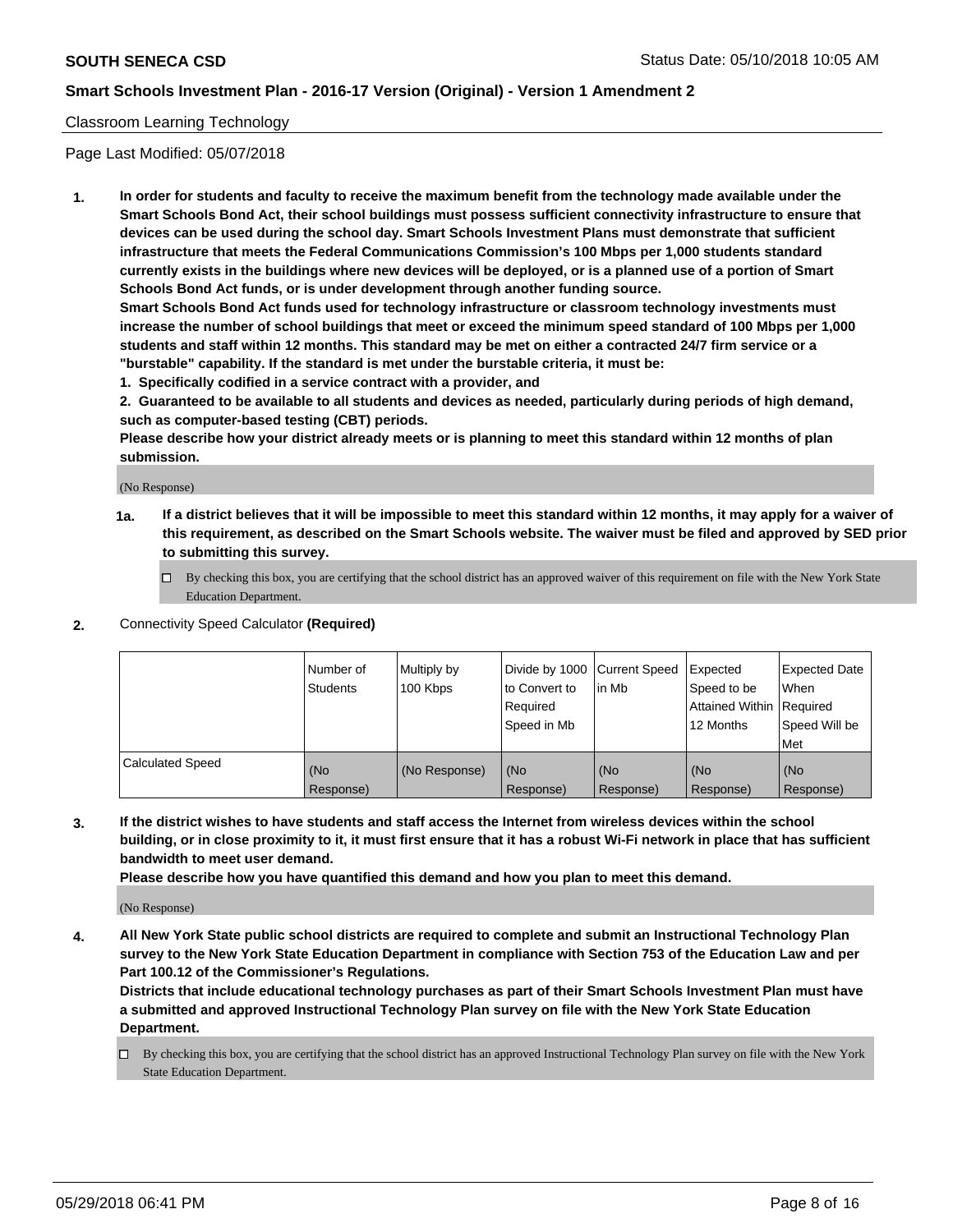### Classroom Learning Technology

Page Last Modified: 05/07/2018

**5. Describe the devices you intend to purchase and their compatibility with existing or planned platforms or systems. Specifically address the adequacy of each facility's electrical, HVAC and other infrastructure necessary to install and support the operation of the planned technology.**

During the 14 months since the original submission of the application, Promethean has changed their product configuration. A projector and mount is no longer required and the replacement part is included in the actual Promethean Upgrade..

#### **6. Describe how the proposed technology purchases will:**

- **> enhance differentiated instruction;**
- **> expand student learning inside and outside the classroom;**
- **> benefit students with disabilities and English language learners; and**
- **> contribute to the reduction of other learning gaps that have been identified within the district.**

**The expectation is that districts will place a priority on addressing the needs of students who struggle to succeed in a rigorous curriculum. Responses in this section should specifically address this concern and align with the district's Instructional Technology Plan (in particular Question 2 of E. Curriculum and Instruction: "Does the district's instructional technology plan address the needs of students with disabilities to ensure equitable access to instruction, materials and assessments?" and Question 3 of the same section: "Does the district's instructional technology plan address the provision of assistive technology specifically for students with disabilities to ensure access to and participation in the general curriculum?"**

(No Response)

**7. Where appropriate, describe how the proposed technology purchases will enhance ongoing communication with parents and other stakeholders and help the district facilitate technology-based regional partnerships, including distance learning and other efforts.**

(No Response)

**8. Describe the district's plan to provide professional development to ensure that administrators, teachers and staff can employ the technology purchased to enhance instruction successfully.**

**Note: This response should be aligned and expanded upon in accordance with your district's response to Question 1 of F. Professional Development of your Instructional Technology Plan: "Please provide a summary of professional development offered to teachers and staff, for the time period covered by this plan, to support technology to enhance teaching and learning. Please include topics, audience and method of delivery within your summary."**

(No Response)

- **9. Districts must contact the SUNY/CUNY teacher preparation program that supplies the largest number of the district's new teachers to request advice on innovative uses and best practices at the intersection of pedagogy and educational technology.**
	- By checking this box, you certify that you have contacted the SUNY/CUNY teacher preparation program that supplies the largest number of your new teachers to request advice on these issues.
	- **9a. Please enter the name of the SUNY or CUNY Institution that you contacted.**

(No Response)

**9b. Enter the primary Institution phone number.**

(No Response)

**9c. Enter the name of the contact person with whom you consulted and/or will be collaborating with on innovative uses of technology and best practices.**

(No Response)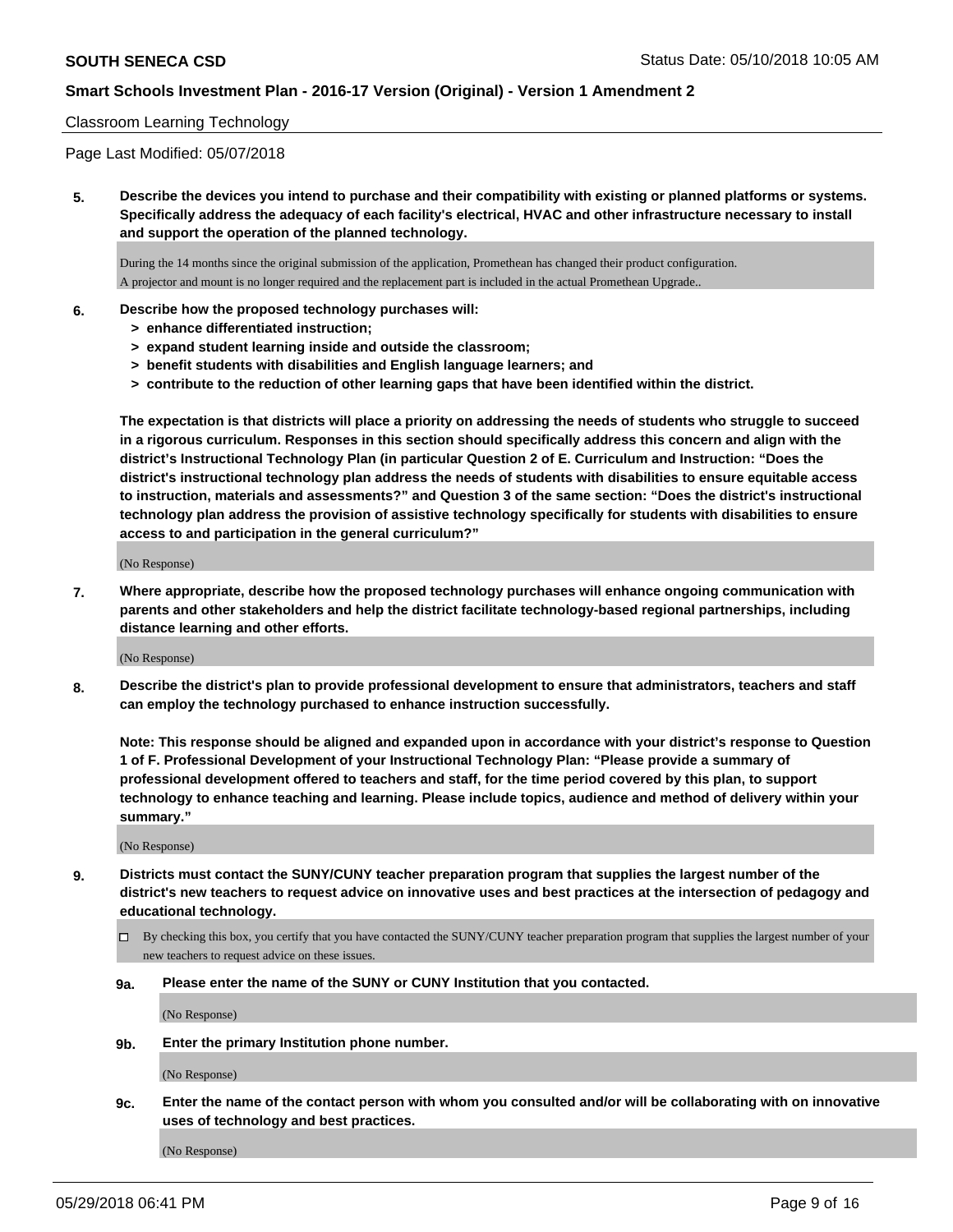#### Classroom Learning Technology

Page Last Modified: 05/07/2018

**10. A district whose Smart Schools Investment Plan proposes the purchase of technology devices and other hardware must account for nonpublic schools in the district.**

#### **Are there nonpublic schools within your school district?**

Yes

- $\boxtimes$  No
- **11.** Nonpublic Classroom Technology Loan Calculator

The Smart Schools Bond Act provides that any Classroom Learning Technology purchases made using Smart Schools funds shall be lent, upon request, to nonpublic schools in the district. However, no school district shall be required to loan technology in amounts greater than the total obtained and spent on technology pursuant to the Smart Schools Bond Act and the value of such loan may not exceed the total of \$250 multiplied by the nonpublic school enrollment in the base year at the time of enactment.

See: http://www.p12.nysed.gov/mgtserv/smart\_schools/docs/Smart\_Schools\_Bond\_Act\_Guidance\_04.27.15\_Final.pdf.

|                                       | 1. Classroom<br>Technology<br>Sub-allocation | l 2. Public<br>l Enrollment<br>$(2014 - 15)$ | 3. Nonpublic<br>l Enrollment<br>(2014-15)                                                     | l 4. Sum of<br>Public and<br>l Nonpublic<br>Enrollment | 15. Total Per<br>Pupil Sub-<br>lallocation | 6. Total<br>Nonpublic Loan<br>Amount |
|---------------------------------------|----------------------------------------------|----------------------------------------------|-----------------------------------------------------------------------------------------------|--------------------------------------------------------|--------------------------------------------|--------------------------------------|
| Calculated Nonpublic Loan<br>l Amount |                                              |                                              | (No Response)   (No Response)   (No Response)   (No Response)   (No Response)   (No Response) |                                                        |                                            |                                      |

**12. To ensure the sustainability of technology purchases made with Smart Schools funds, districts must demonstrate a long-term plan to maintain and replace technology purchases supported by Smart Schools Bond Act funds. This sustainability plan shall demonstrate a district's capacity to support recurring costs of use that are ineligible for Smart Schools Bond Act funding such as device maintenance, technical support, Internet and wireless fees, maintenance of hotspots, staff professional development, building maintenance and the replacement of incidental items. Further, such a sustainability plan shall include a long-term plan for the replacement of purchased devices and equipment at the end of their useful life with other funding sources.**

 $\Box$  By checking this box, you certify that the district has a sustainability plan as described above.

**13. Districts must ensure that devices purchased with Smart Schools Bond funds will be distributed, prepared for use, maintained and supported appropriately. Districts must maintain detailed device inventories in accordance with generally accepted accounting principles.**

By checking this box, you certify that the district has a distribution and inventory management plan and system in place.

**14.** If you are submitting an allocation for **Classroom Learning Technology** complete this table. **Note that the calculated Total at the bottom of the table must equal the Total allocation for this category that you entered in the SSIP Overview overall budget.**

|                         | Sub-Allocation |
|-------------------------|----------------|
| Interactive Whiteboards | $\overline{0}$ |
| Computer Servers        | $\overline{0}$ |
| Desktop Computers       | $\overline{0}$ |
| Laptop Computers        | $\overline{0}$ |
| <b>Tablet Computers</b> | $\overline{0}$ |
| <b>Other Costs</b>      | 1,433          |
| Totals:                 | 1,433          |

**15. Please detail the type, quantity, per unit cost and total cost of the eligible items under each sub-category. This is**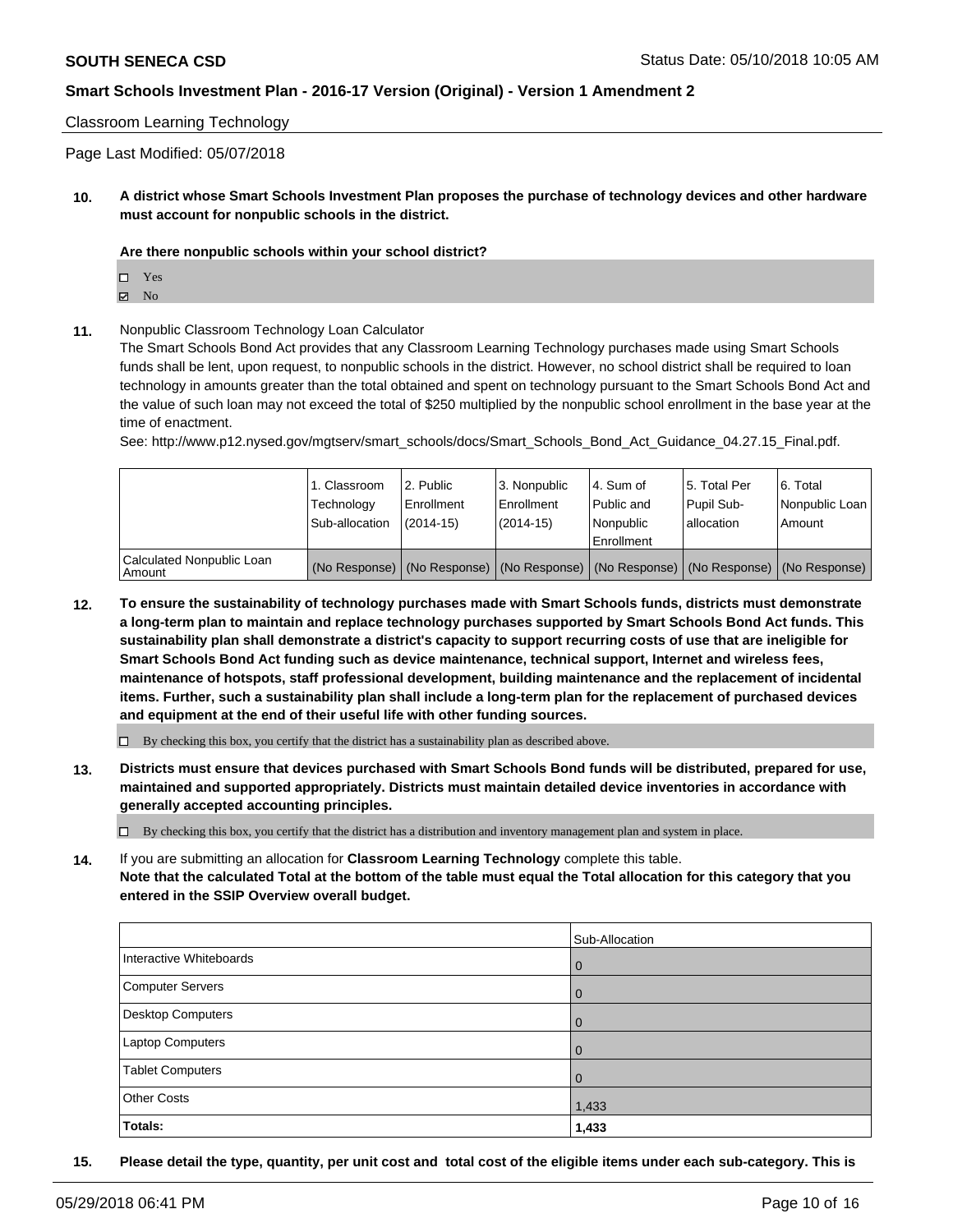Classroom Learning Technology

Page Last Modified: 05/07/2018

**especially important for any expenditures listed under the "Other" category. All expenditures must be capital-bond eligible to be reimbursed through the SSBA. If you have any questions, please contact us directly through smartschools@nysed.gov.**

**Please specify in the "Item to be Purchased" field which specific expenditures and items are planned to meet the district's nonpublic loan requirement, if applicable.**

**NOTE: Wireless Access Points that will be loaned/purchased for nonpublic schools should ONLY be included in this category, not under School Connectivity, where public school districts would list them.**

| Select the allowable expenditure | I Item to be Purchased                                                          | Quantity | Cost per Item | <b>Total Cost</b> |
|----------------------------------|---------------------------------------------------------------------------------|----------|---------------|-------------------|
| type.                            |                                                                                 |          |               |                   |
| Repeat to add another item under |                                                                                 |          |               |                   |
| each type.                       |                                                                                 |          |               |                   |
| <b>Other Costs</b>               | Promethean PRM-35 Upgrade                                                       | $-14$    | 850           | $-11,900$         |
| <b>Other Costs</b>               | Promethean PRM-35 Upgrade V2                                                    | $-8$     | 815           | $-6,520$          |
| <b>Other Costs</b>               | Epson Brightlink 575 WI                                                         | $-1$     | 1.999         | $-1.999$          |
| <b>Other Costs</b>               | Epson Brighter Futures 2 year<br>replacement warrenty                           | $-1$     | 170           | $-170$            |
| <b>Other Costs</b>               | Promethean UST-P1 Mount Upgrade<br>Kit-DLP Projector with Active board<br>mount | 22       | 1,001         | 22,022            |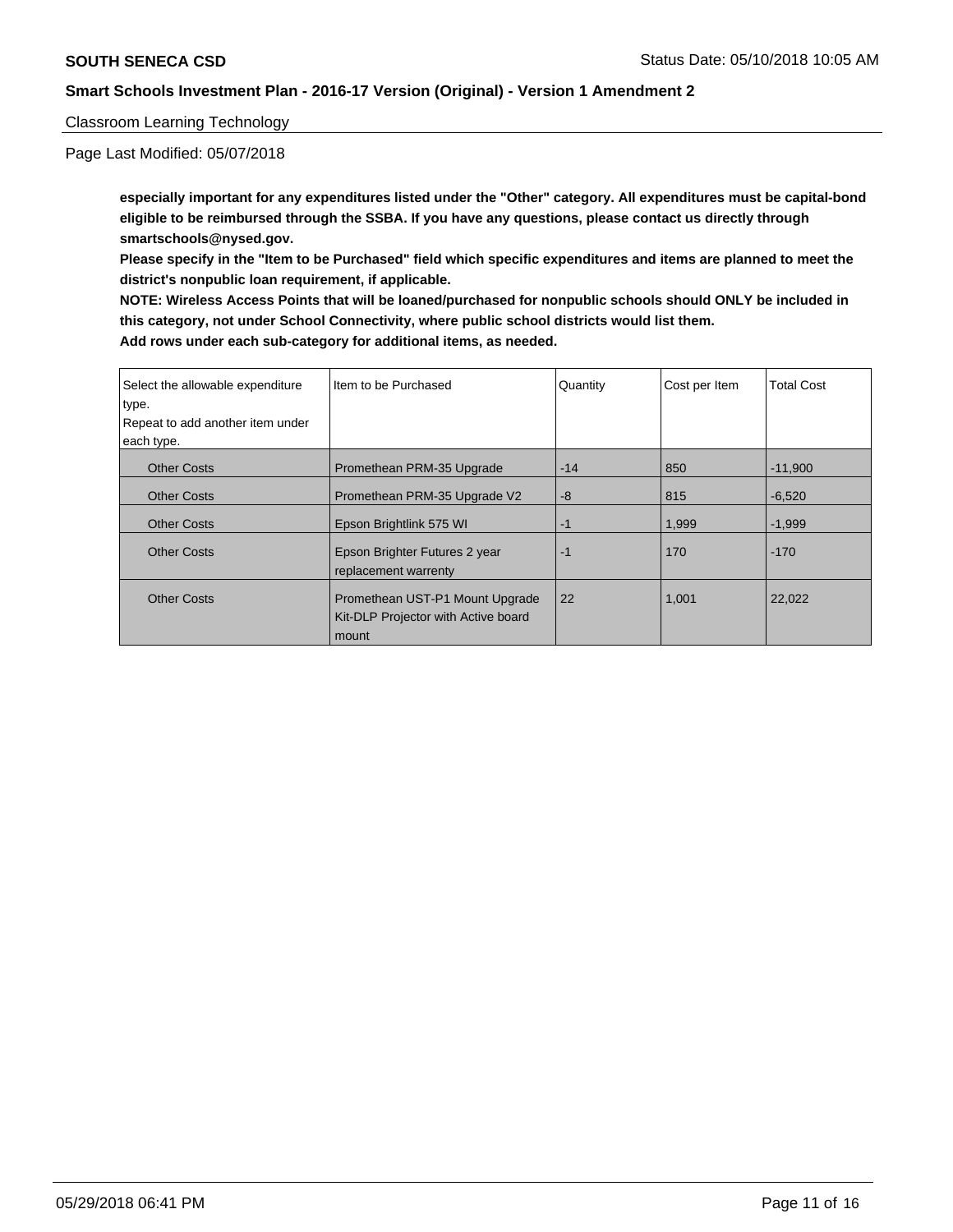#### Pre-Kindergarten Classrooms

Page Last Modified: 01/30/2018

**1. Provide information regarding how and where the district is currently serving pre-kindergarten students and justify the need for additional space with enrollment projections over 3 years.**

(No Response)

- **2. Describe the district's plan to construct, enhance or modernize education facilities to accommodate prekindergarten programs. Such plans must include:**
	- **Specific descriptions of what the district intends to do to each space;**
	- **An affirmation that pre-kindergarten classrooms will contain a minimum of 900 square feet per classroom;**
	- **The number of classrooms involved;**
	- **The approximate construction costs per classroom; and**
	- **Confirmation that the space is district-owned or has a long-term lease that exceeds the probable useful life of the improvements.**

(No Response)

**3. Smart Schools Bond Act funds may only be used for capital construction costs. Describe the type and amount of additional funds that will be required to support ineligible ongoing costs (e.g. instruction, supplies) associated with any additional pre-kindergarten classrooms that the district plans to add.**

(No Response)

**4. All plans and specifications for the erection, repair, enlargement or remodeling of school buildings in any public school district in the State must be reviewed and approved by the Commissioner. Districts that plan capital projects using their Smart Schools Bond Act funds will undergo a Preliminary Review Process by the Office of Facilities Planning.**

**Please indicate on a separate row each project number given to you by the Office of Facilities Planning.**

| <b>Project Number</b> |  |
|-----------------------|--|
| (No Response)         |  |

**5.** If you have made an allocation for **Pre-Kindergarten Classrooms,** complete this table.

**Note that the calculated Total at the bottom of the table must equal the Total allocation for this category that you entered in the SSIP Overview overall budget.**

|                                          | Sub-Allocation |
|------------------------------------------|----------------|
| Construct Pre-K Classrooms               | (No Response)  |
| Enhance/Modernize Educational Facilities | (No Response)  |
| Other Costs                              | (No Response)  |
| Totals:                                  | 0              |

**6. Please detail the type, quantity, per unit cost and total cost of the eligible items under each sub-category. This is especially important for any expenditures listed under the "Other" category. All expenditures must be capital-bond eligible to be reimbursed through the SSBA. If you have any questions, please contact us directly through smartschools@nysed.gov.**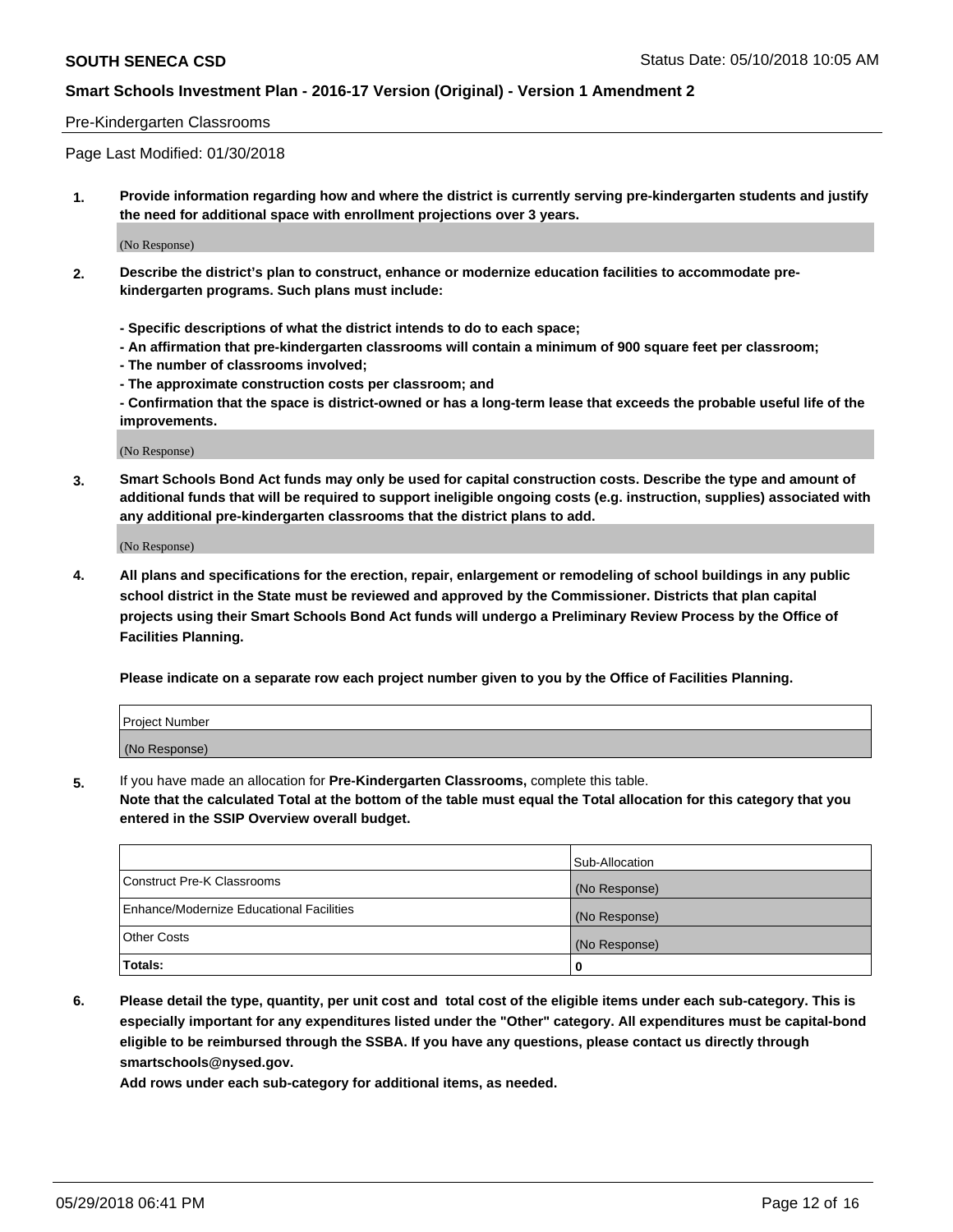# Pre-Kindergarten Classrooms

Page Last Modified: 01/30/2018

| Select the allowable expenditure | Item to be purchased | Quantity      | Cost per Item | <b>Total Cost</b> |
|----------------------------------|----------------------|---------------|---------------|-------------------|
| type.                            |                      |               |               |                   |
| Repeat to add another item under |                      |               |               |                   |
| each type.                       |                      |               |               |                   |
| (No Response)                    | (No Response)        | (No Response) | (No Response) | (No Response)     |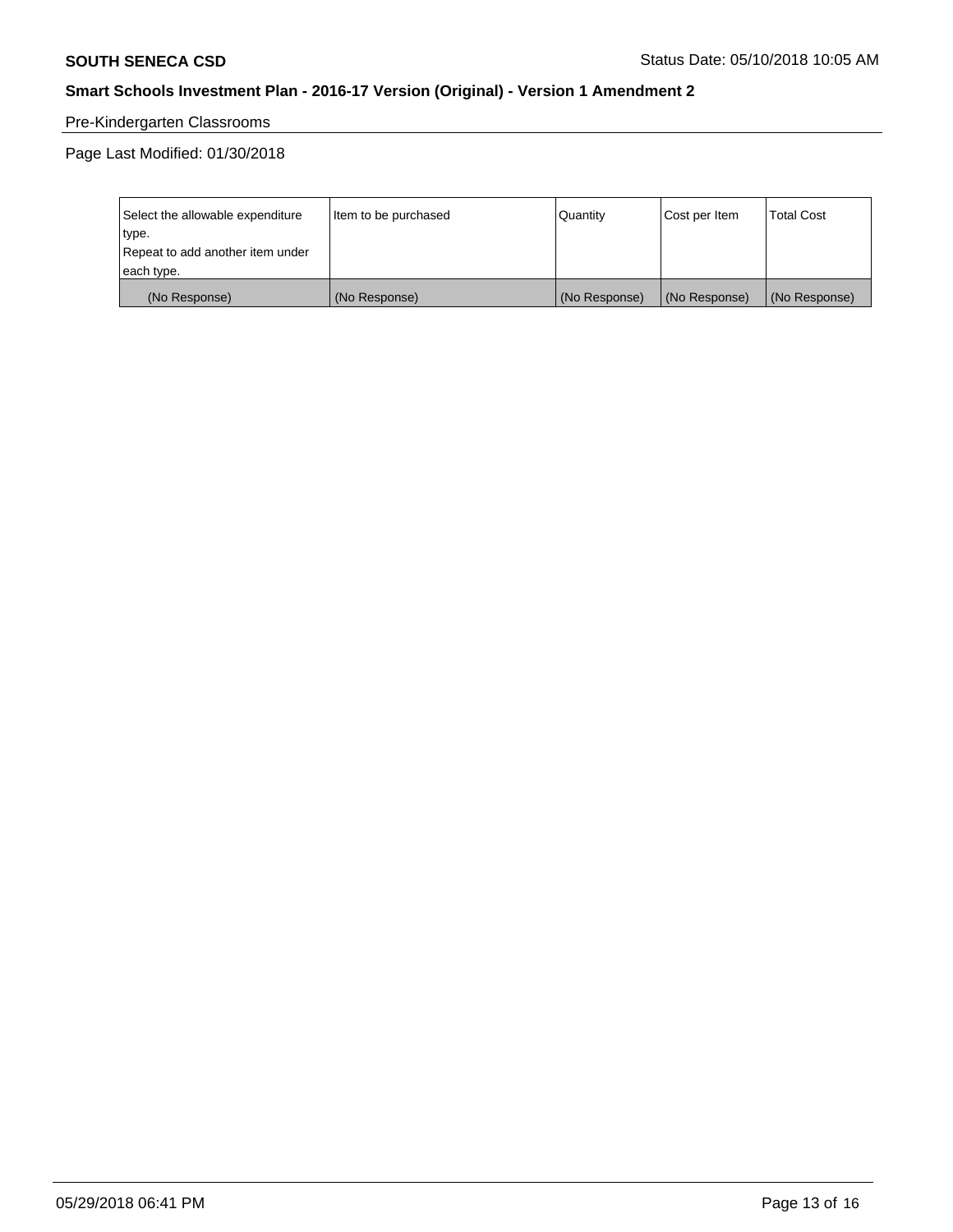Replace Transportable Classrooms

Page Last Modified: 01/30/2018

**1. Describe the district's plan to construct, enhance or modernize education facilities to provide high-quality instructional space by replacing transportable classrooms.**

(No Response)

**2. All plans and specifications for the erection, repair, enlargement or remodeling of school buildings in any public school district in the State must be reviewed and approved by the Commissioner. Districts that plan capital projects using their Smart Schools Bond Act funds will undergo a Preliminary Review Process by the Office of Facilities Planning.**

**Please indicate on a separate row each project number given to you by the Office of Facilities Planning.**

| Project Number |  |
|----------------|--|
| (No Response)  |  |

**3. For large projects that seek to blend Smart Schools Bond Act dollars with other funds, please note that Smart Schools Bond Act funds can be allocated on a pro rata basis depending on the number of new classrooms built that directly replace transportable classroom units.**

**If a district seeks to blend Smart Schools Bond Act dollars with other funds describe below what other funds are being used and what portion of the money will be Smart Schools Bond Act funds.**

(No Response)

**4.** If you have made an allocation for **Replace Transportable Classrooms**, complete this table. **Note that the calculated Total at the bottom of the table must equal the Total allocation for this category that you entered in the SSIP Overview overall budget.**

|                                                | Sub-Allocation |
|------------------------------------------------|----------------|
| Construct New Instructional Space              | (No Response)  |
| Enhance/Modernize Existing Instructional Space | (No Response)  |
| Other Costs                                    | (No Response)  |
| Totals:                                        | 0              |

**5. Please detail the type, quantity, per unit cost and total cost of the eligible items under each sub-category. This is especially important for any expenditures listed under the "Other" category. All expenditures must be capital-bond eligible to be reimbursed through the SSBA. If you have any questions, please contact us directly through smartschools@nysed.gov.**

| Select the allowable expenditure | Item to be purchased | Quantity      | Cost per Item | <b>Total Cost</b> |
|----------------------------------|----------------------|---------------|---------------|-------------------|
| type.                            |                      |               |               |                   |
| Repeat to add another item under |                      |               |               |                   |
| each type.                       |                      |               |               |                   |
| (No Response)                    | (No Response)        | (No Response) | (No Response) | (No Response)     |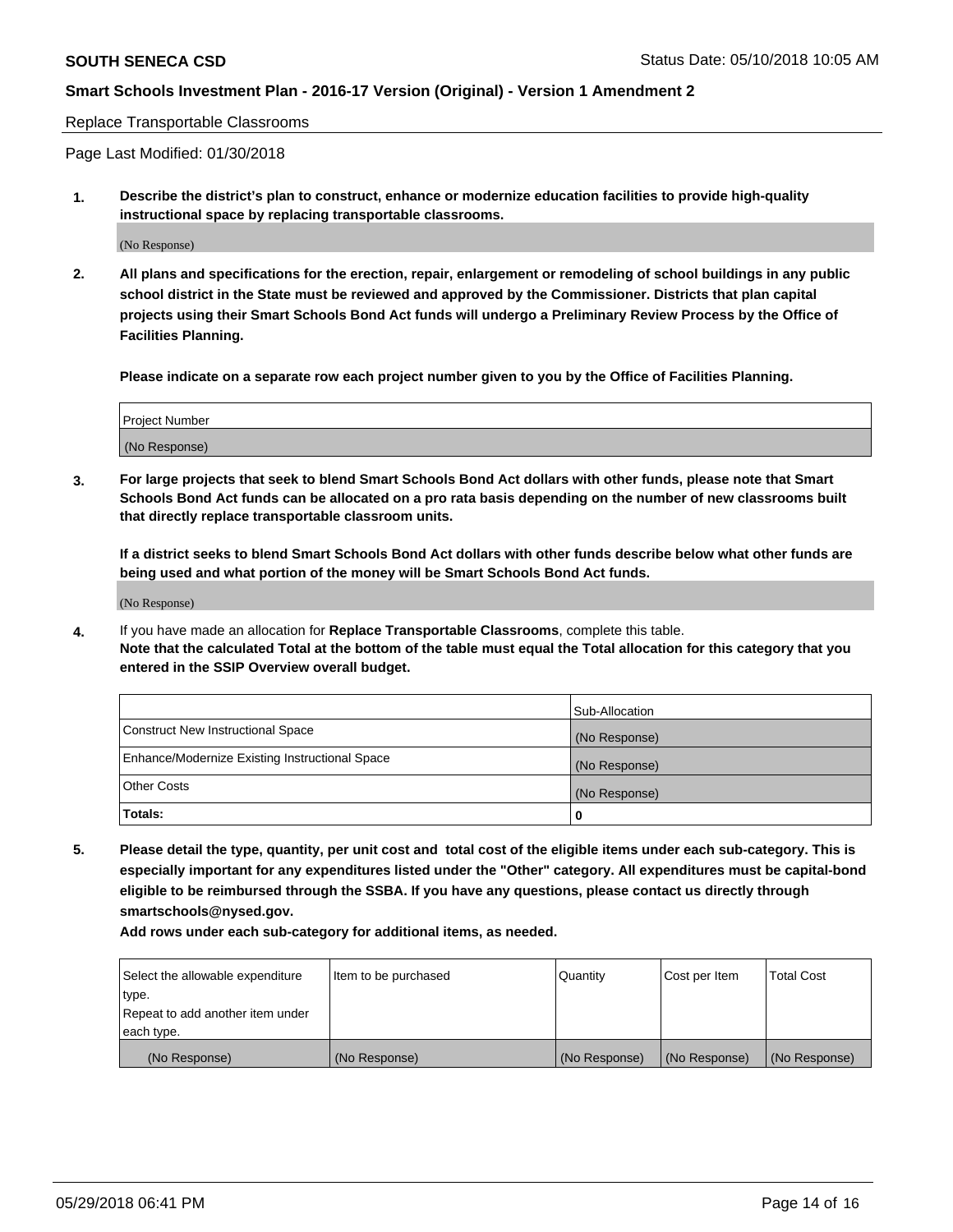### High-Tech Security Features

Page Last Modified: 01/30/2018

**1. Describe how you intend to use Smart Schools Bond Act funds to install high-tech security features in school buildings and on school campuses.**

(No Response)

**2. All plans and specifications for the erection, repair, enlargement or remodeling of school buildings in any public school district in the State must be reviewed and approved by the Commissioner. Districts that plan capital projects using their Smart Schools Bond Act funds will undergo a Preliminary Review Process by the Office of Facilities Planning.** 

**Please indicate on a separate row each project number given to you by the Office of Facilities Planning.**

| <b>Project Number</b> |  |  |
|-----------------------|--|--|
|                       |  |  |
| (No Response)         |  |  |

- **3. Was your project deemed eligible for streamlined Review?**
	- Yes  $\square$  No
- **4. Include the name and license number of the architect or engineer of record.**

| <i>Name</i>   | License Number |
|---------------|----------------|
| (No Response) | (No Response)  |

**5.** If you have made an allocation for **High-Tech Security Features**, complete this table. **Note that the calculated Total at the bottom of the table must equal the Total allocation for this category that you entered in the SSIP Overview overall budget.**

|                                                      | Sub-Allocation |
|------------------------------------------------------|----------------|
| Capital-Intensive Security Project (Standard Review) | (No Response)  |
| <b>Electronic Security System</b>                    | (No Response)  |
| <b>Entry Control System</b>                          | (No Response)  |
| Approved Door Hardening Project                      | (No Response)  |
| <b>Other Costs</b>                                   | (No Response)  |
| Totals:                                              | 0              |

**6. Please detail the type, quantity, per unit cost and total cost of the eligible items under each sub-category. This is especially important for any expenditures listed under the "Other" category. All expenditures must be capital-bond eligible to be reimbursed through the SSBA. If you have any questions, please contact us directly through smartschools@nysed.gov.**

| Select the allowable expenditure | Item to be purchased | Quantity      | Cost per Item | <b>Total Cost</b> |
|----------------------------------|----------------------|---------------|---------------|-------------------|
| type.                            |                      |               |               |                   |
| Repeat to add another item under |                      |               |               |                   |
| each type.                       |                      |               |               |                   |
| (No Response)                    | (No Response)        | (No Response) | (No Response) | (No Response)     |